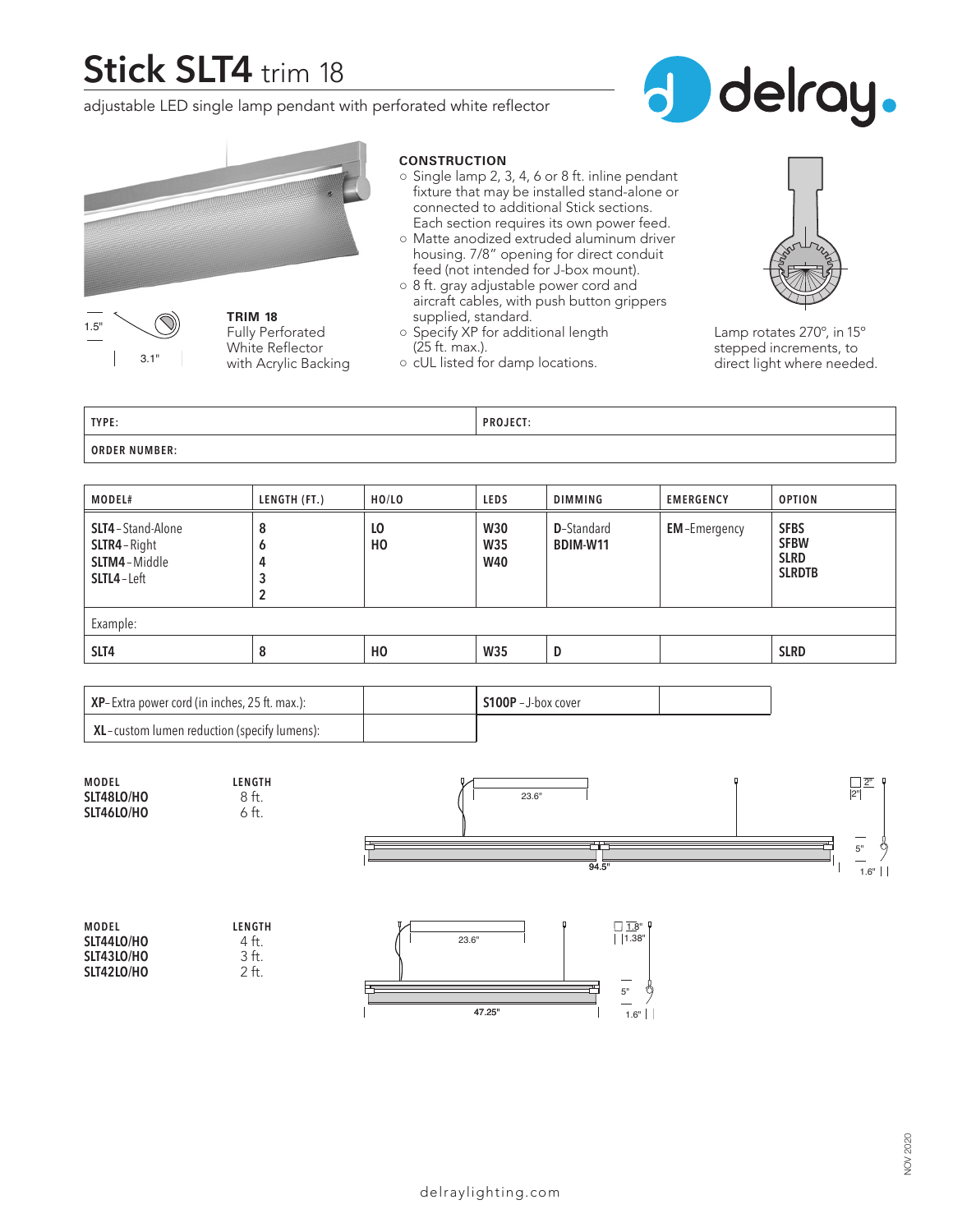# **Stick SLT4** trim 18

adjustable LED single lamp pendant with perforated white reflector

#### **WHITE LEDS**

Samsung tight bin chips on aluminum clad boards. 90 CRI. Specify color: W30–3000º Kelvin, W35–3500º Kelvin, or W40–4000º Kelvin color temperature.

#### **DIMMING**

- **D**–standard supplied driver. 0–10V, programmable, 1% dimming, 120/277V, 50/60 Hz.
- **BDIM-W11**–Lutron EcoSystem LED14 Series, 1% dimming, fade-to-off.

### **CUSTOM LUMEN OUTPUT REDUCTION**

Factory set custom reduced-lumen output driver configuration. Order **XL**. Specify lumens.

## **WATTS / LUMENS / EFFICACY**

| LENGTH          | <b>WATTS</b> | <b>DELIVERED LUMENS</b> | <b>EFFICACY</b> |
|-----------------|--------------|-------------------------|-----------------|
| 2 ft. <b>LO</b> |              | 722                     | <b>103 LPW</b>  |
| 2 ft. <b>HO</b> | 14           | 1,443                   | <b>103 LPW</b>  |
| 3 ft. <b>LO</b> | 10.5         | 1,082                   | <b>103 LPW</b>  |
| 3 ft. <b>HO</b> | 21           | 2,165                   | <b>103 LPW</b>  |
| 4 ft. <b>LO</b> | 14           | 1,443                   | <b>103 LPW</b>  |
| 4 ft. <b>HO</b> | 28           | 2,886                   | <b>103 LPW</b>  |

 $\mathsf{J}^+$ 

delray.

### **CONNECTING SECTIONS**



**SLTM43LO/HO** 3 ft.<br>**SLTM42LO/HO** 2 ft.

#### **CONNECTORS**

**SLTR42LO/HO** 

Stick's sliding support cable, on the end opposite the power cord, accommodates ceiling obstructions.

**SLTR43LO/HO** 3 ft.<br>**SLTR42LO/HO** 2 ft.

#### **STJA**

Swivel connector rotates 240° and adds 7/16" to overall length.





**SLTM42LO/HO** 

**STJR**–creates a mechanical connection for continuous runs. One connector is included with each two connecting fixtures.

#### **EMERGENCY**

For 4' through 8' fixtures only. Battery pack provides 10W for 90 minutes. Adds additional length to driver housing.

**SLTL42LO/HO** 

**SLTL43LO/HO** 3 ft.<br>**SLTL42LO/HO** 2 ft.



#### **AIRCRAFT CABLE**

**NOTE**: Not recommended for outdoor use, where fixture will be exposed to water, or subject to wind oscillation. Avoid use near HVAC vents and in environments with corrosive chemical vapors, such as swimming pools.